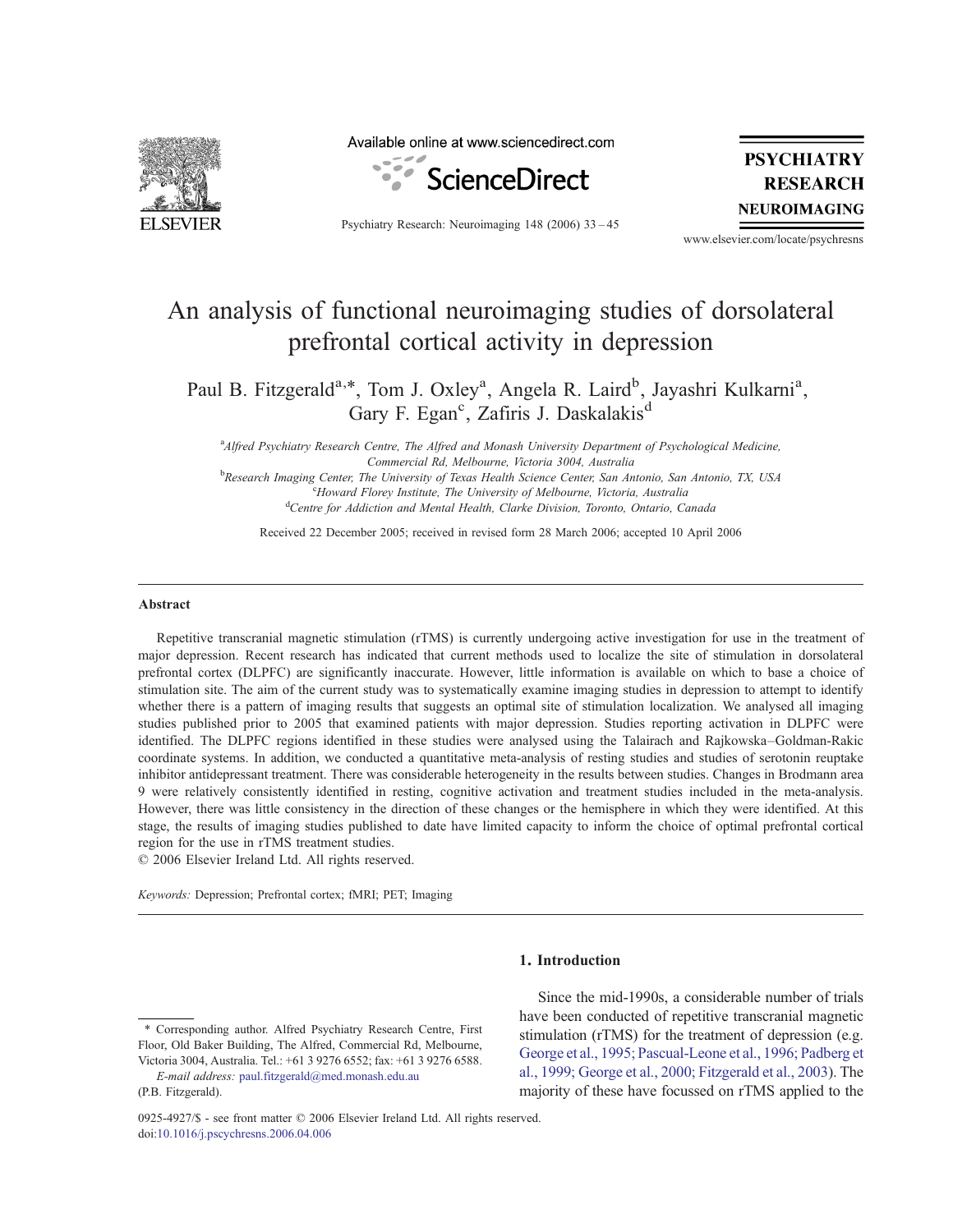left dorsolateral prefrontal cortex (DLPFC) and several meta-analyses have indicated that high frequency stimulation applied to the left DLPFC has effects in excess of sham stimulation (Holtzheimer et al., 2001; McNamara et al., 2001; Burt et al., 2002; Martin et al., 2003). Despite the majority of studies producing positive findings, considerable doubts have continued to be expressed about the clinical applicability of rTMS, predominately due to concerns about the magnitude of the clinical effects seen and the number of patients considered to meet clinical response criteria.

Based on the earliest studies conducted (George et al., 1995; Pascual-Leone et al., 1996), almost all studies to date have followed a standard procedure for the localization of the site of stimulation. This involves finding the scalp site that is optimal for the stimulation of a hand muscle, usually the abductor pollicis brevis (APB), and then measurement 5 cm anteriorly along the cortical surface ('5 cm method'). In the original studies of George et al. (1995) and Pascual-Leone et al. (1996), it was proposed that stimulation should be targeted to the DLPFC, either in general or to Brodmann area 46 (Pascual-Leone et al., 1996). The choice of area was based upon observations of the role of the DLPFC in the genesis of depression (lesion and imaging studies) and in normal mood regulation (Pascual-Leone et al., 1996).

However, there are potentially several reasons why this method may lead to sub-optimal therapeutic results. First, there are considerable concerns about the fidelity of the technique and its capacity to accurately ensure reliable placement of the coil over the DLPFC. In the only systematic evaluation of the technique published to date, Herwig et al. (2001) localized the position identified with this method using a neuro-navigational system and evaluated using structural MRI scans the actual anatomical location of the points identified. In 7 of 22 subjects studied, the '5 cm method' localized the site of potential stimulation in the DLPFC (specifically Brodmann area 9). In the other 15 subjects, the method located a site over more posterior regions, mostly over the premotor cortex.

Second, it is not clear where the ideal target for rTMS stimulation should be, the DLPFC has traditionally been considered to comprise Brodmann areas 9 and 46. However, Brodmann areas are identified on a cytoarchitectonic map that was originally derived from the examination of a different single brain than that used by Talairach and Tournoux. There are several other similar maps based on multiple brains and there are considerable differences in the localization of DLPFC between these maps (Rajkowska and Goldman-Rakic, 1995a,b). For example, Rajkowska and Goldman-Rakic (1995a,b) have produced a revised definition of areas 9 and 46 using modern cytoarchitectonic techniques based on the analysis of seven post mortem brains. The common area for these regions across all subjects was used to define conservative boundaries of areas 9 and 46 (we will refer to these as the R–GR coordinate system).

It is also not immediately obvious from imaging studies conducted in depressed patients where the optimal site to direct TMS stimulation should be. Whereas a number of early imaging studies reported abnormal PFC activity in depressed subjects (e.g. Videbech, 2000), some recent reports have produced conflicting results (e.g. Videbech et al., 2002). In addition, although many studies report findings in 'DLPFC' or 'area 9/46', they often fail to distinguish between DLPFC subregions. In some studies, this relates to a lack of anatomical resolution (e.g. with SPECT studies) or to the use of activation paradigms in fMRI studies that produce effects in only one of the two areas (Cabeza and Nyberg, 2000). There are likely to be significant differences in the functional roles of various DLPFC subregions reflecting both the cytoarchitectural differences (Rajkowska and Goldman-Rakic, 1995a,b) and different patterns of activation seen in normal subjects in imaging studies (Cabeza and Nyberg, 2000).

There are now a variety of methods that can produce accurate and reliable scalp-to-cortex co-registration and that can be used for DLPFC localization in rTMS depression studies. However, only one published clinical trial has used neuro-navigational methods in treatment targeting. In this study, patients were scanned with PET before treatment in an attempt to determine the optimal site of stimulation localization (Herwig et al., 2003). The aim of the current study was to systematically examine the depression imaging literature to identify whether there is a pattern of imaging results that suggests an optimal site of stimulation localization; especially whether the existing imaging literature implicates one subregion in the DLPFC in the pathogenesis of major depression. We conducted a systematic review of all imaging studies conducted in depressed subjects, identified all studies with reported Talairach coordinates and compared these to the Talairach as well as R–GR definitions of Brodmann areas 9 and 46. This study was also motivated by a desire to provide a comprehensive review of the relevance of DLPFC activation to the pathophysiology of major depression as identified by imaging studies.

## 2. Methods

A systematic review of imaging studies conducted in adult patients with major depressive disorder (studies exclusively of patients with bipolar disorder were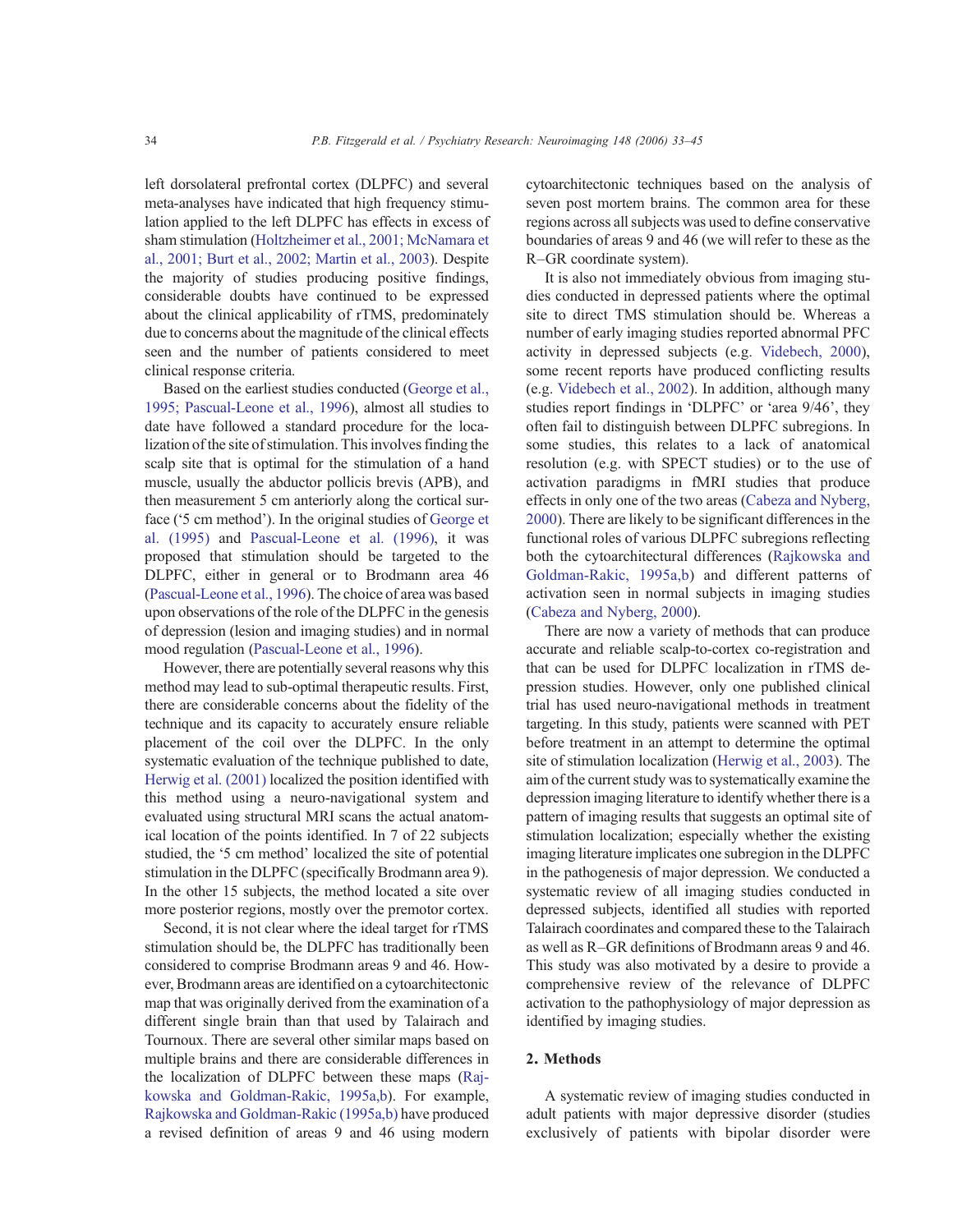| First author, year     | Coordinates             |                   |       | Hemisphere | Location described | BA | $R-GR$ region | Comments              |  |
|------------------------|-------------------------|-------------------|-------|------------|--------------------|----|---------------|-----------------------|--|
|                        | у<br>z<br>$\mathcal{X}$ |                   |       |            |                    |    |               |                       |  |
| Bench et al., 1992     | $-38$                   | 34                | 20    | L          | DLPFC, 9, 46       | 9  | 46            |                       |  |
| Bonte et al., 2001     | 28                      | 46                | 40    | R          | Superior frontal   | 9  | 9             |                       |  |
| 32<br>$-36$<br>42<br>L |                         | Prefrontal cortex | 9     | 9/46       |                    |    |               |                       |  |
|                        | 44                      | 36                | 12    | R          | Inferior frontal   | 46 |               |                       |  |
|                        | $-28$                   | 38                | 48    | L          | Superior frontal   | 9  | 9             |                       |  |
| Drevets, 1992          | 47                      | 41                | 10    | L          | Prefrontal cortex  | 46 |               | Increased blood flow  |  |
| Ito et al., 1996       | $-20$                   | 56                | 28    | L          | <b>PFC</b>         | 9  |               |                       |  |
|                        | 27                      | 55                | 28    | R          | <b>PFC</b>         | 9  | *             | *Anterior border of 9 |  |
| Kimbrell et al.,       | 38                      | 30                | $-12$ | R          | Inferior frontal   | 47 |               |                       |  |
| 2002                   | 44                      | 16                | 24    | R          | <b>DLPFC</b>       | 9  |               |                       |  |
| Oda et al., 2003       | $-40$                   | 30                | 10    | L          | Frontal lobe       | 46 |               |                       |  |

Table 1 Studies conducted at rest with identified coordinates in dorsolateral prefrontal cortex

BA=Brodmann area identified by atlas of Talairach and Tournoux (1988), R–GR=area identified by coordinate system of Rajkowska and Goldman-Rakic (1995a,b), PFC=prefrontal cortex, DLPFC=dorsolateral prefrontal cortex.

excluded) was conducted. Studies were identified by searches of the Medline database using the key words "depression", "imaging", "fMRI", "PET" and "SPECT" up to the end of 2004 and by manual searching of references. All identified articles were individually screened by one investigator for the presence of Talairach coordinates. For those studies reporting Talairach coordinates in prefrontal regions, the location of the reported changes was tabulated using both the atlas of Talairach and Tournoux (1988) and the system of Rajkowska and Goldman-Rakic (1995a,b), and independently checked by a second investigator. Any conflicts in this process were then resolved by consensus.

Studies were separated into the following five groups: (1) resting studies (i.e. studies conducted at rest); (2) emotion induction studies; (3) cognitive induction studies; (4) treatment studies (i.e. change in brain activity with treatment (pharmacological, ECT, psychotherapy or rTMS) and (5) other studies, including tryptophan depletion, sleep deprivation and vagal nerve stimulation paradigms.

In a second step, studies in groups 1 and 4 were subject to a quantitative meta-analysis. These groups were selected due to the presence of a number of studies with comparable methods. In regards to resting studies, studies were included where there was a comparison between blood flow/ activation at rest between a group of currently depressed subjects and a healthy control group. This included six studies reporting a decrease in activity in patients in PFC and three studies reporting a increase. Due to the small numbers, only the former were subjected to analysis. In regards to the treatment studies, we identified a relatively homogeneous group of eight studies all investigating changes in blood flow/activation produced with treatment with a selective serotonin reuptake inhibitor (SSRI) (paroxetine, citalopram or fluoxetine). All studies compared scans before and after treatment, five reporting increased PFC activity and four decreased with treatment (one study reported both).

Meta-analysis of these studies was conducted with the activation likelihood estimation (ALE) method (Laird et al., 2005; Turkeltaub et al., 2002). All coordinates were described in Talairach space so transformation was not required. We used a Gaussian filter of 10-mm full-width half-maximum (FWHM) and a threshold for false discovery of  $P<0.05$  (tested with a permutation test of 5000 permutations). All ALE data processing was performed using the BrainMap Search and View software (http:// brainmap.org). ALE results were overlaid onto an anatomical template generated by spatially normalizing the International Consortium for Brain Mapping (ICBM) template to Talairach space (Kochunov et al., 2002). A minimum cluster size of  $250 \text{ mm}^3$  was applied. Locations of the voxels with peak probabilities within clusters and the cluster sizes were identified.

## 3. Results

We identified a total of 184 imaging studies including subjects with some form of mood disorder. Of these, 56 were excluded as they did not include analysis of a group of patients with unipolar major depressive disorder or there was no comparison with a valid control group. This left 128 studies including a total of 2333 depressed subjects and 1424 controls.

## 3.1. Resting studies

There were a total of 44 studies included in which the focus of the study was scanning at rest. This included 15 positron emission tomography (PET) studies and 29 using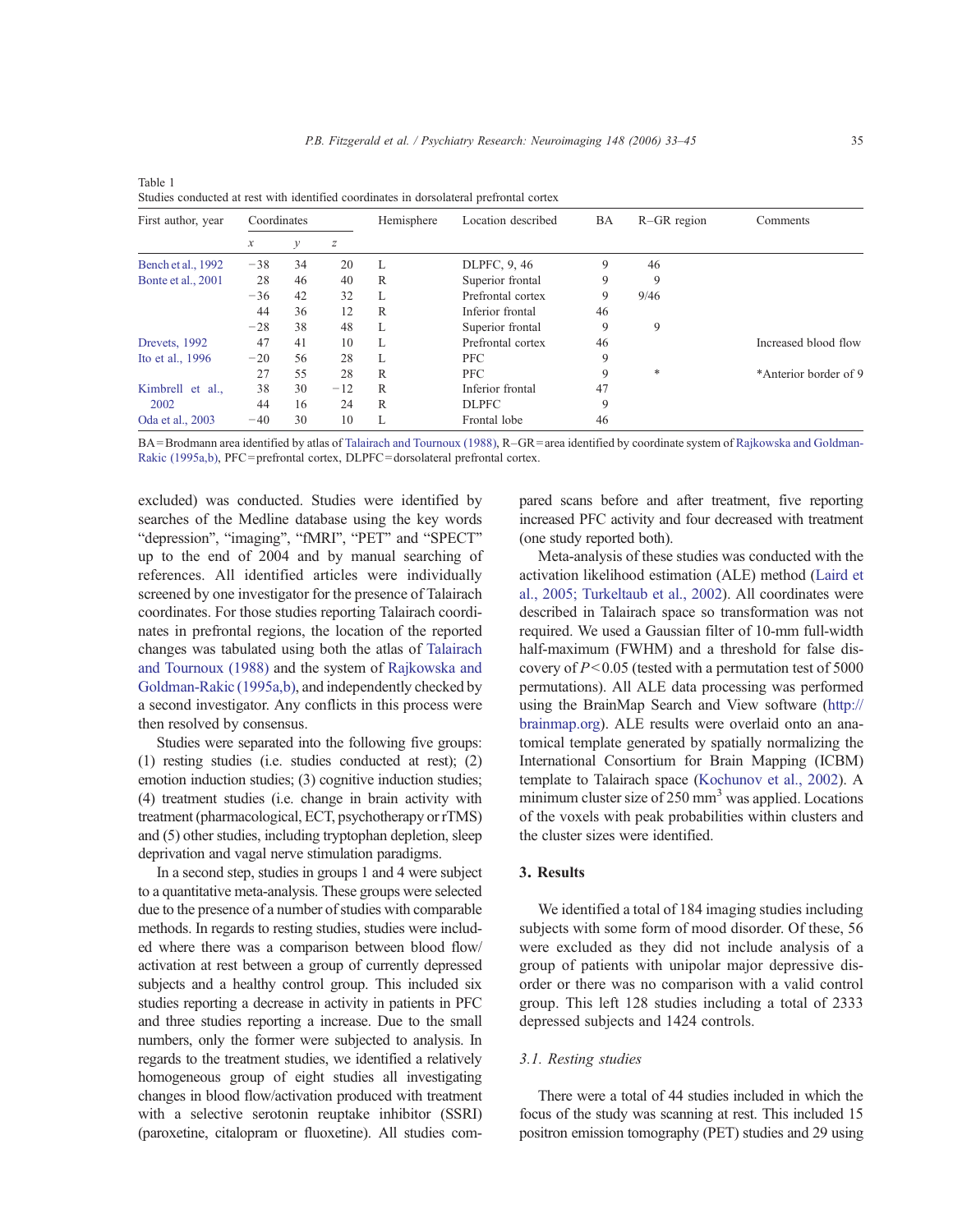Table 2 Studies conducted during emotional activation paradigms

| Reference                               | Paradigm                           |                    | Group                                       |                                | Difference Coordinates |               |                  | Hemisphere Location |                                       |    |             | BA R-GR Comments                                                                                                                 |
|-----------------------------------------|------------------------------------|--------------------|---------------------------------------------|--------------------------------|------------------------|---------------|------------------|---------------------|---------------------------------------|----|-------------|----------------------------------------------------------------------------------------------------------------------------------|
|                                         |                                    |                    |                                             | in activity                    | $\mathbf{x}$           | $\mathcal{V}$ | $\boldsymbol{Z}$ |                     | described                             |    | area region |                                                                                                                                  |
| Beauregard<br>et al., 1998 film clip    | Viewing of                         | Sad vs.<br>neutral | Depressed Increase                          |                                |                        | $-4$ 64 32 L  |                  |                     | Medial<br>frontal<br>gyrus, 9         | 9  |             | No difference in<br><b>DLPFC</b> activation<br>reported in<br>patient-control<br>comparison                                      |
|                                         |                                    |                    |                                             | Increase                       |                        | 4 50 26 R     |                  |                     | Medial<br>frontal                     | 9  | 9           |                                                                                                                                  |
|                                         |                                    |                    |                                             | Increase                       |                        | 18 58 32 R    |                  |                     | gyrus, 9<br>Superior<br>frontal       | 9  | 9           |                                                                                                                                  |
| Elliott,                                | Emotive words                      | Happy or           | Depressed Increase                          |                                |                        | 54 39         | 21 R             |                     | gyrus, 9<br>DLPFC, 46                 | 46 | 46          |                                                                                                                                  |
| 2002                                    |                                    | sad vs.<br>neutral | vs. control Increase                        |                                | 48                     |               | 45 24 R          |                     | DLPFC, 9                              | 46 | 46          |                                                                                                                                  |
| Kumari,<br>2003                         | Captioned<br>pictures              | Neutral<br>vs. sad | Depressed Decrease                          |                                |                        | 23 43 15 R    |                  |                     | DLPFC,<br>9/46                        | 9  | 46          | Less activation<br>with negative than<br>neutral pictures in<br>patient group                                                    |
|                                         |                                    | sad                | Happy vs. Depressed Decrease<br>vs. control |                                |                        | 30 20 32 R    |                  |                     | Middle<br>frontal<br>gyrus, 9         | 9  |             | Positive>negative<br>pictures, reduced<br>in patients than<br>in controls                                                        |
| Lawrence,<br>2004                       | Faces                              | neutral            | Happy vs. Depressed Decrease<br>vs. control |                                |                        | 47 15 21 R    |                  |                     | DLPFC, 44                             | 44 |             | ROI including BA<br>44, 45 and 9                                                                                                 |
|                                         |                                    | Sad vs.<br>neutral |                                             | Decrease                       |                        | 47 26 13 R    |                  |                     | DLPFC, 44                             | 45 |             | ROI including BA<br>44, 45 and 9                                                                                                 |
|                                         |                                    |                    |                                             | Decrease                       | $-44$ 12 28 L          |               |                  |                     | DLPFC, 44                             | 9  |             | ROI including BA<br>44 and 9                                                                                                     |
| Liotti et al.,<br>$2002^{\,\mathrm{a}}$ | Autobiographical<br>memory scripts | Sad vs.<br>rest    | Depressed Increase                          |                                |                        | 50 20         |                  | 4 R                 | Ventrolateral 47<br>prefrontal,<br>47 |    |             | Quantitative<br>between-group<br>comparisons not<br>provided                                                                     |
|                                         |                                    |                    | Depressed Decrease                          |                                |                        | 6 40 27 R     |                  |                     | Medial<br>prefrontal, 9               | 9  | 46          |                                                                                                                                  |
| Siegle,<br>2002                         | Emotive words                      | Sad                | vs. control                                 | Depressed Decrease -52 13 39 L |                        |               |                  |                     | DLPFC 8/9                             | 9  |             | Less activation for<br>positive and<br>negative words in<br>patients,<br>negatively<br>correlated with<br>amygdala<br>activation |

BA=Brodmann area identified by atlas of Talairach and Tournoux (1988), R–GR=area identified by coordinate system of Rajkowska and Goldman-Rakic (1995a,b), PFC=prefrontal cortex, DLPFC=dorsolateral prefrontal cortex, ROI=region of interest.

<sup>a</sup> Study with PET (all others fMRI).

single photon emission tomographic (SPECT) techniques. The studies included a total of 1024 currently depressed subjects, 35 patients scanned in remission (in 3 studies) and 21 subjects with depression and dysthymia (1 study). There were a total of 873 healthy control comparator subjects.

Of these studies, 25 reported significant findings in DLPFC but only six reported Talairach coordinates in PFC (4 PET, 3 SPECT) for a depressed patient–control comparison (Table 1). Five of these studies reported a decrease in activity in DLPFC and one study  $(^{15}O_2$  PET) reported an increase in DLPFC blood flow in depressed patients versus controls (Drevets et al., 1992). One of these studies reported decreased blood flow ( ${}^{15}O_2$  PET) in depressed subjects with reversible cognitive impairment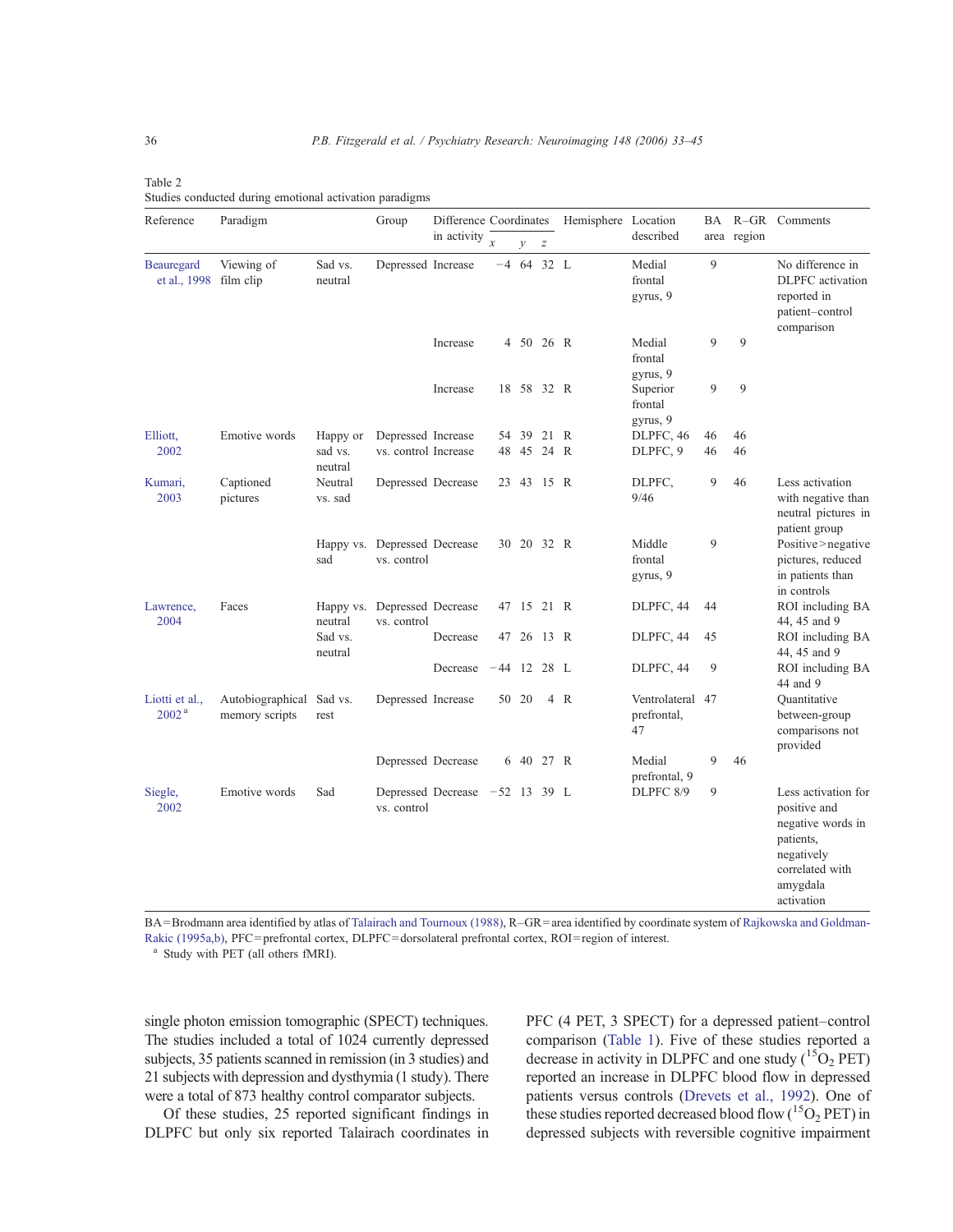| Reference               | Paradigm                         | Group                      |             | Difference Coordinates |    |      | Hemisphere Location |                            | BA |             | R-GR Comments                                                                                                                                |  |
|-------------------------|----------------------------------|----------------------------|-------------|------------------------|----|------|---------------------|----------------------------|----|-------------|----------------------------------------------------------------------------------------------------------------------------------------------|--|
|                         | (image type)                     |                            | in activity | $\mathcal{X}$          | у  | z    |                     | described                  |    | area region |                                                                                                                                              |  |
| George et al.,<br>1997  | <b>Emotional Stroop</b><br>(PET) | Depressed,<br>within group | Increase    | $-36$                  | 28 | 20 L |                     | <b>DLPFC</b>               | 46 | 46          | Activation in DLPFC in<br>standard Stroop in the<br>patients (no controls) but not<br>statistically significant<br>between group differences |  |
| Hugdahl,<br>2004        | Mental arithmetic<br>(fMRI)      | Depressed,<br>within group | Increase    | 48                     | 15 | 27 R |                     | Middle<br>frontal<br>gyrus | 46 | N/A         | Activation in depressed<br>group in arithmetic task<br>minus vigilance task                                                                  |  |
|                         |                                  | Depressed<br>vs. controls  | Increase    | 36                     |    |      | 28 44 Bil           | Middle<br>frontal<br>gyrus | 9  | 9           |                                                                                                                                              |  |
| Okada,<br>2003          | Verbal fluency<br>(fMRI)         | Depressed<br>vs. controls  | Decrease    | $-34$ 32               |    |      | 5 L                 | Left<br>PFC, 46            | 45 |             |                                                                                                                                              |  |
| Elliott et al.,<br>1997 | Tower of London<br>(PET)         | Depressed<br>vs. controls  | Decrease    | $-42$ 30 32 L          |    |      |                     | DLPFC, 9                   | 9  | $*46$       | *On/close to posterior border<br>of 46                                                                                                       |  |
|                         |                                  |                            | Decrease    | 40                     | 28 | 28 R |                     | DLPFC, 9                   | 9  | $*46$       | *On/close to posterior border<br>of 46                                                                                                       |  |

Table 3 Studies conducted during cognitive activation paradigms

BA=area identified by Brodmann coordinate system/atlas of Talairach and Tournoux (1988), R–GR=area identified by coordinate system of Rajkowska and Goldman-Rakic (1995a,b), PFC=prefrontal cortex, DLPFC=dorsolateral prefrontal cortex, PET=positron emission tomography, fMRI=functional magnetic resonance imaging.

compared with controls (Dolan et al., 1992). Across the studies, abnormal activity/blood flow was identified in BA 9 on the left in one study, on the right in one study and bilaterally in two. Abnormalities in BA 46 were identified in two studies on the left (one increased and one decreased blood flow) and in one study on the right. Only two studies identified abnormalities in DLPFC using R–GR criteria, one in left BA 46 and one in bilateral BA 9.

Two additional treatment studies (see Table 4) reported baseline (before treatment) to control group comparisons. One of these reported increased (Brody et al., 2001) and the other decreased (Drevets et al., 2002) bilateral BA 9 metabolism.

#### 3.2. Emotion induction studies

This group included a total of six studies (5 fMRI, 1 PET) with 46 currently depressed subjects, 10 patients in remission at the time of scanning and 53 controls. The studies used a mixture of emotion-induction techniques including the viewing of film clips, pictures and emotive words. All of the studies reported significant differences between activation in the PFC between depressed subjects and controls (Table 2). However, there was no clear pattern in the results of the studies with reports of increased and decreased DLPFC activation with the induction of both happy and sad affect. Decreased activation in patients versus controls was reported in

several studies in BA 9 on both the right (Kumari et al., 2003; Lawrence et al., 2004) and the left (Siegle et al., 2002; Lawrence et al., 2004), with one study reporting increased right BA 46 activation (Elliott et al., 2002).

#### 3.3. Cognitive activation studies

We identified a total of 11 studies (3 fMRI, 4 PET, 4 SPECT) in which brain activation during a cognitive task was studied. These studies included 142 patients and 151 controls. There was considerable heterogeneity in the cognitive tasks applied: three studies used a verbal fluency task, two studies used an arithmetic task and all other tasks were only used in one study (Wisconsin card sort, working memory, psychomotor task, planning and guessing tasks). Four studies reported changes in DLPFC (Table 3) and in only three of these were the findings in between-group analyses (Elliott et al., 1997; Okada et al., 2003; Hugdahl et al., 2004). Changes reported included decreased BA 9 activation during a planning task (Elliott et al., 1997) and increased BA 9 activation during a mental arithmetic task (Hugdahl et al., 2004).

#### 3.4. Treatment studies

We identified a total of 15 studies (11 PET, 1 fMRI, 3 SPECT) including 242 patients. The majority of these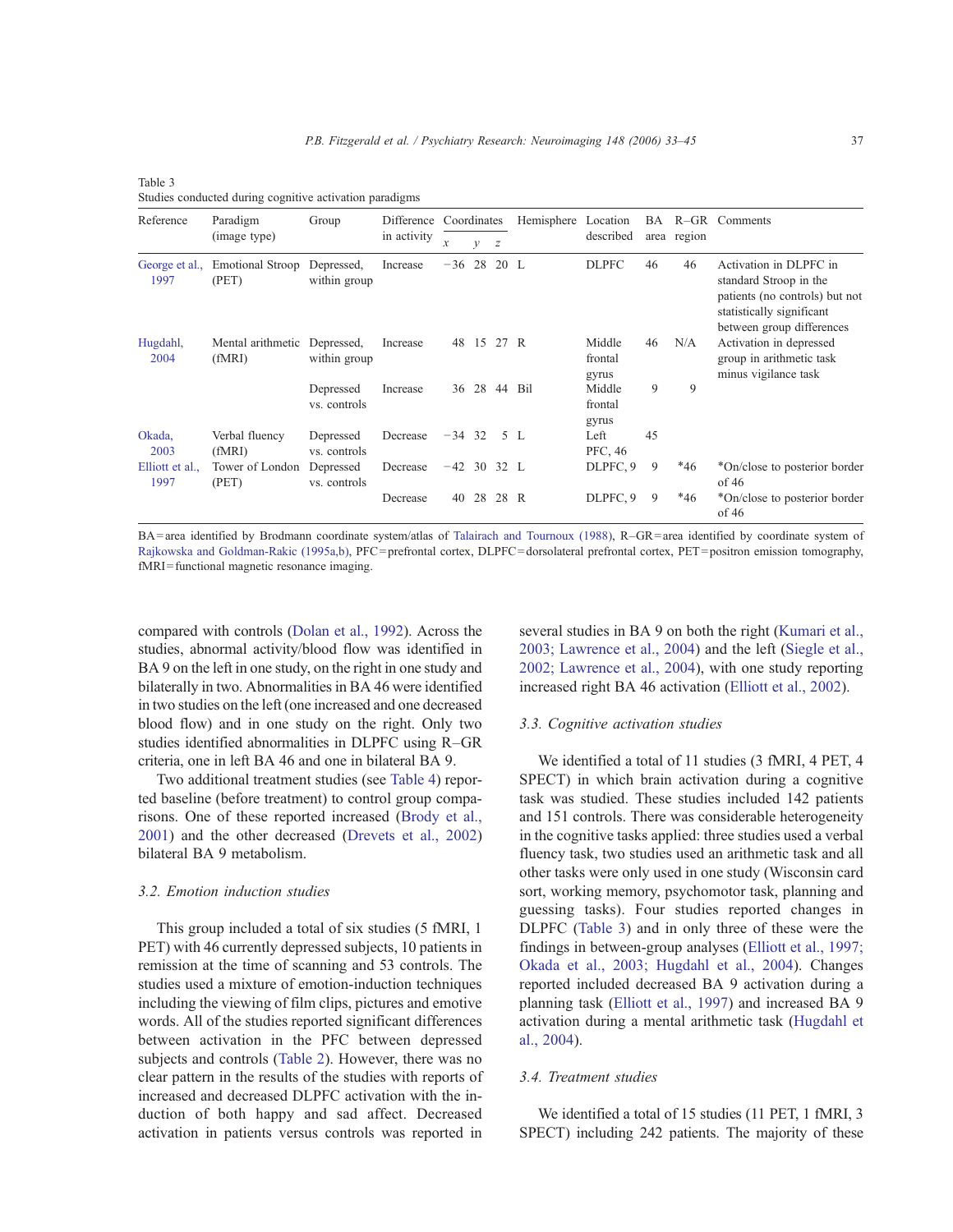| Table 4 |  |                                                    |  |
|---------|--|----------------------------------------------------|--|
|         |  | Studies of brain changes associated with treatment |  |

| Reference                        | Paradigm                   | Treatment                                | Reported                                     | Difference<br>in activity       | Coordinates                    |               |                  | Hemisphere Location |                                             | ΒA     | $R-GR$      | Comments                                                      |
|----------------------------------|----------------------------|------------------------------------------|----------------------------------------------|---------------------------------|--------------------------------|---------------|------------------|---------------------|---------------------------------------------|--------|-------------|---------------------------------------------------------------|
|                                  | (image type)               |                                          | comparison                                   |                                 | $\boldsymbol{\chi}$            | $\mathcal{V}$ | $\boldsymbol{Z}$ |                     | described                                   |        | Area region |                                                               |
| Brody,<br>2001                   | PET (rest)                 | Paroxetine<br>and IPT                    | <b>Baseline</b><br>comparison<br>to controls | Increase                        | $-44$ 24 30 L                  |               |                  |                     | DLPFC,<br>9/46                              | 9      |             |                                                               |
|                                  |                            |                                          |                                              |                                 |                                | 40 38 18 R    |                  |                     | DLPFC,<br>9/46                              | 9      | 46          |                                                               |
|                                  |                            |                                          | Change with<br>paroxetine                    | Decrease                        | $-50$ 28 24 L                  |               |                  |                     | PFC                                         | 46     |             | 3 other PFC<br>coordinates<br>reported but<br>not in DLPFC    |
|                                  |                            |                                          |                                              |                                 | 8                              |               | 54 38 R          |                     | PFC                                         | 9      |             |                                                               |
|                                  |                            |                                          | Change<br>with IPT                           | Decrease                        | 40                             |               | 2 58 R           |                     | PFC                                         | 6      |             | 2 other PFC<br>coordinates<br>reported but<br>not in DLPFC    |
|                                  |                            |                                          | Change with<br>treatment 2<br>groups pooled  | Decrease                        |                                | 22 40 40 R    |                  |                     | PFC                                         | 9      | 9           | 4 other PFC<br>coordinates<br>reported but<br>not in DLPFC    |
| Drevets,<br>2002                 | PET (rest)                 | Sertraline or<br>other<br>antidepressant | <b>Baseline</b><br>comparison<br>to controls | Decrease                        | $-15$ 55 26 L                  |               |                  |                     | <b>DLPFC</b>                                | 9      |             | No significant<br>change with<br>treatment in<br><b>DLPFC</b> |
|                                  |                            |                                          |                                              |                                 |                                | 5 49 36 R     |                  |                     | <b>DLPFC</b>                                | 9      | 9           |                                                               |
| Fu et al.,                       | fMRI                       | Fluoxetine                               | Change with                                  | Increased                       | $-35$ 13 40 L                  |               |                  |                     | Middle                                      | 8      |             | No baseline                                                   |
| 2004                             | (response to<br>sad faces) |                                          | treatment                                    | dynamic<br>range of<br>response |                                |               |                  |                     | frontal<br>gyrus                            |        |             | differences<br>from controls<br>in DLPFC                      |
|                                  |                            |                                          |                                              |                                 | $-31$ 19 32 L                  |               |                  |                     | Middle<br>frontal                           | 9      | 9           |                                                               |
|                                  |                            |                                          |                                              |                                 |                                |               |                  |                     | gyrus                                       |        |             |                                                               |
| Kennedy<br>et al.,<br>2001       | PET (rest)                 | Paroxetine                               | Change<br>with<br>treatment                  | Increase                        | $-38$ 14 38 L<br>$-36$ 24 36 L |               |                  |                     | DLPFC, 9<br>DLPFC, 9                        | 8<br>9 |             |                                                               |
| Goldapple                        | PET (rest)                 | CBT or                                   | Change with                                  | Decrease                        |                                | 48 24 26 R    |                  |                     | DLPFC, 9                                    | 9      |             |                                                               |
| et al.,                          |                            | paroxetine                               | CBT                                          |                                 | 50                             | 8             | 22 R             |                     | DLPFC, 9                                    | 44     |             |                                                               |
| 2004                             |                            |                                          |                                              |                                 | $-52$ 18                       |               | 24 L             |                     | DLPFC, 9                                    | 9      |             |                                                               |
|                                  |                            |                                          |                                              |                                 | $-48$ 44 10 L                  |               |                  |                     | Ventrolateral<br>prefrontal,<br>45/46       | 46     |             | *Anterior<br>border of 46                                     |
|                                  |                            |                                          |                                              |                                 |                                | 30 52 16 R    |                  |                     | Ventrolateral 9/10<br>prefrontal,<br>45/46  |        | $*46$       |                                                               |
|                                  |                            |                                          | Change with                                  | Increase                        | $-34$ 14 42 L                  |               |                  |                     | DLPFC, 9                                    | 8      |             |                                                               |
|                                  |                            |                                          | paroxetine                                   |                                 | $-22$ 26 40 L                  |               |                  |                     | DLPFC, 9                                    | 8      | 9           |                                                               |
| Nofzinger<br>et al.,<br>2001     | PET (rest)                 | Bupropion<br>SR                          | Change in<br>REM sleep<br>metabolism         | Decrease                        |                                | $-8$ 46 24 L  |                  |                     | Medial<br>frontal<br>gyrus                  | $*9$   |             | *Medial BA 9                                                  |
| Smith et al., PET (rest)<br>1999 |                            | Sleep<br>deprivation                     | Change with<br>paroxetine                    | Decrease                        | $-26$ 34 32 L                  |               |                  |                     | Superior<br>frontal                         | 9      | 46          |                                                               |
|                                  |                            | and<br>paroxetine                        |                                              |                                 | $-18$ 34 36 L                  |               |                  |                     | gyrus, 9<br>Superior<br>frontal<br>gyrus, 9 | 9      | 9           |                                                               |
|                                  |                            |                                          |                                              |                                 | $-12$ 32 48 L                  |               |                  |                     | Superior<br>frontal<br>gyrus, 9             | 9      | 9           |                                                               |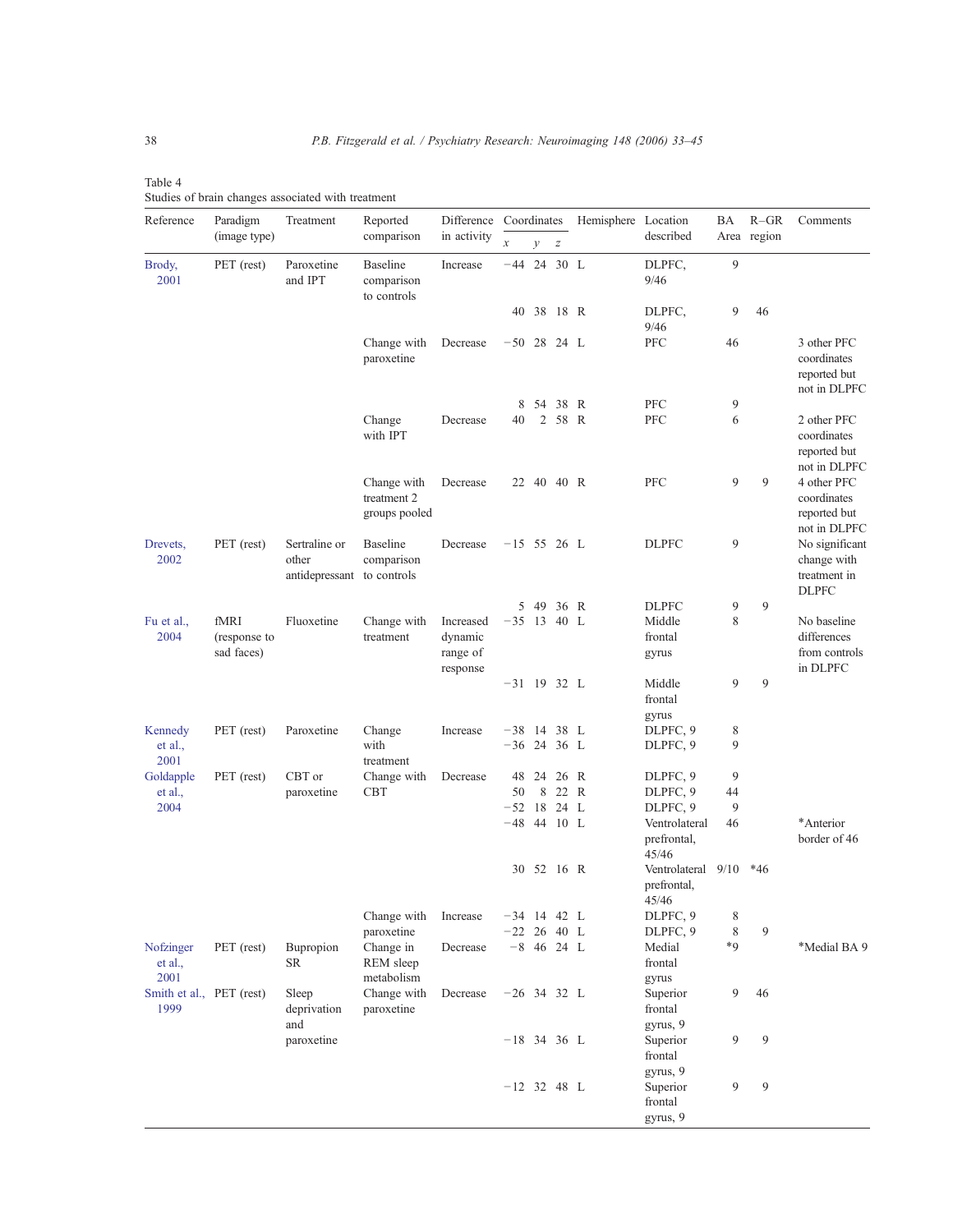|  | Table 4 (continued) |
|--|---------------------|
|--|---------------------|

| Reference                        | Paradigm                            | Treatment   | Reported                                                  | Difference                                                | Coordinates         |               |                  | Hemisphere Location |                               | BA   | $R-GR$      | Comments                                                                                   |
|----------------------------------|-------------------------------------|-------------|-----------------------------------------------------------|-----------------------------------------------------------|---------------------|---------------|------------------|---------------------|-------------------------------|------|-------------|--------------------------------------------------------------------------------------------|
|                                  | (image type)                        |             | comparison                                                | in activity                                               | $\boldsymbol{\chi}$ | $\mathcal{Y}$ | $\boldsymbol{Z}$ |                     | described                     |      | Area region |                                                                                            |
| Shajahan<br>et al.,<br>2002      | <b>SPECT</b><br>(verbal<br>fluency) | rTMS        | Change with<br>treatment                                  | Increase                                                  | $-25$ 35 24 L       |               |                  |                     | <b>DLPFC</b>                  | 9    | 46          | *Increased<br>connectivity<br>from this<br>DLPFC site to<br>caudate and<br>globus pallidus |
| <b>Nahas</b><br>et al.,<br>2001  | <b>SPECT</b><br>(rest)              | rTMS        | Change with<br>treatment                                  | Increase                                                  | $-48$ 26 34 L       |               |                  |                     | Middle<br>frontal<br>gyrus    | 9    | 9           |                                                                                            |
| Mayberg                          | PET (rest)                          | Fluoxetine  | Change with                                               | Increase                                                  |                     | 42 14         | 20 R             |                     | <b>DLPFC</b>                  | 44   |             |                                                                                            |
| et al.,<br>1999                  |                                     | $(6$ weeks) | treatment                                                 |                                                           | 28                  | 12 38 R       |                  |                     | DLPFC, 9                      | 8    |             |                                                                                            |
| Mayberg<br>et al.,               | PET (rest)                          | Fluoxetine  | Change with<br>treatment                                  | Increase                                                  | $-34$ 28            |               | 20 L             |                     | DLPFC, 46                     | 46   | $*46$       | *Posterior<br>border 46                                                                    |
| 2000                             |                                     |             | after 6 weeks                                             |                                                           |                     | 43 28 18 R    |                  |                     | DLPFC, 46                     | 46   | $*46$       | *Posterior<br>border 46                                                                    |
|                                  |                                     |             |                                                           |                                                           | $-38$ 22            |               | 26 L             |                     | DLPFC, 9                      | 9    |             |                                                                                            |
|                                  |                                     |             |                                                           |                                                           |                     | 44 22         | 26 R             |                     | DLPFC, 9                      | 9    |             |                                                                                            |
|                                  |                                     |             |                                                           |                                                           | $-36$               | 6             | 36 L             |                     | DLPFC, 9                      | 9    |             |                                                                                            |
|                                  |                                     |             |                                                           |                                                           | 36                  | 2             | 34 R             |                     | DLPFC, 9                      | 9    |             |                                                                                            |
| Mayberg,                         | PET (rest)                          | Fluoxetine  | Change in                                                 | Increase                                                  |                     | 26 12         | 38 R             |                     | <b>DLPFC</b>                  | 8    |             |                                                                                            |
| 2002                             |                                     | vs. placebo | fluoxetine                                                |                                                           |                     | 34 22 24 R    |                  |                     | <b>DLPFC</b>                  | 9    |             |                                                                                            |
|                                  |                                     |             | responders                                                |                                                           |                     | 42 28         | 18 R             |                     | <b>DLPFC</b>                  | 46   |             |                                                                                            |
|                                  |                                     |             | Change in<br>placebo<br>responders                        |                                                           |                     | 40 16 22 R    |                  |                     | DLPFC, 46                     | 9/44 |             |                                                                                            |
| Teneback<br>et al.,<br>1999      | <b>SPECT</b><br>(rest)              | rTMS        | Baseline,<br>correlated<br>with<br>depression<br>severity | Negative<br>correlation<br>with<br>depression<br>severity | $-42$ 32            |               |                  | 2 L                 | <b>DLPFC</b>                  | 45   |             |                                                                                            |
|                                  |                                     |             | Change in                                                 | Increase                                                  | $-40$ 48            |               | 32 L             |                     | <b>DLPFC</b>                  | 9    |             |                                                                                            |
|                                  |                                     |             | placebo group                                             | Decrease                                                  |                     | 48 16 24 R    |                  |                     | Frontal<br>lobe               | 46   |             |                                                                                            |
|                                  |                                     |             |                                                           | Decrease                                                  | 28                  |               | 26 36 R          |                     | Frontal<br>lobe               | 9    |             |                                                                                            |
| Smith et al., PET (rest)<br>2002 |                                     | Citalopram  | Change with<br>treatment                                  | Decrease                                                  | $-22$ 44 16 L       |               |                  |                     | Superior<br>frontal<br>cortex | 9    | 46          |                                                                                            |
| Yatham<br>et al.,<br>1999        | $PET-18F$<br>setoperone<br>binding  | Desipramine | Change with<br>treatment                                  | Decrease                                                  | $-10$ 46 18 L       |               |                  |                     | Medial<br>frontal<br>gyrus    | 9    | 46          |                                                                                            |

IPT=interpersonal psychotherapy, BA=area identified by Brodmann coordinate system/atlas of Talairach and Tournoux (1988), R–GR=area identified by coordinate system of Rajkowska and Goldman-Rakic (1995a,b), PFC=prefrontal cortex, DLPFC=dorsolateral prefrontal cortex, PET=positron emission tomography, fMRI=functional magnetic resonance imaging.

were studies of antidepressant medications(8 with SSRIs, 1 with desipramine, 1 with buproprion, 1 with a mixture of medications), three with rTMS and three with cognitive behavioural therapy.

There were seven reports of reduced activity with treatment (4 left-sided, 3 bilateral). Six studies reported increased activity (3 left, 1 right, 2 bilateral).

Of the studies reporting decreased activity, in all this was found in BA 9 (4 left side only, 3 bilateral) and only

in one was this additionally reported in BA 46 (left). Of the studies reporting increased activity, this was also reported in all six studies in BA 9. Three of the studies also reported changes in BA 46 (2 right, 1 left).

## 3.5. Other studies

We identified four studies using amine depletion techniques and PET in depressed subjects. Tryptophan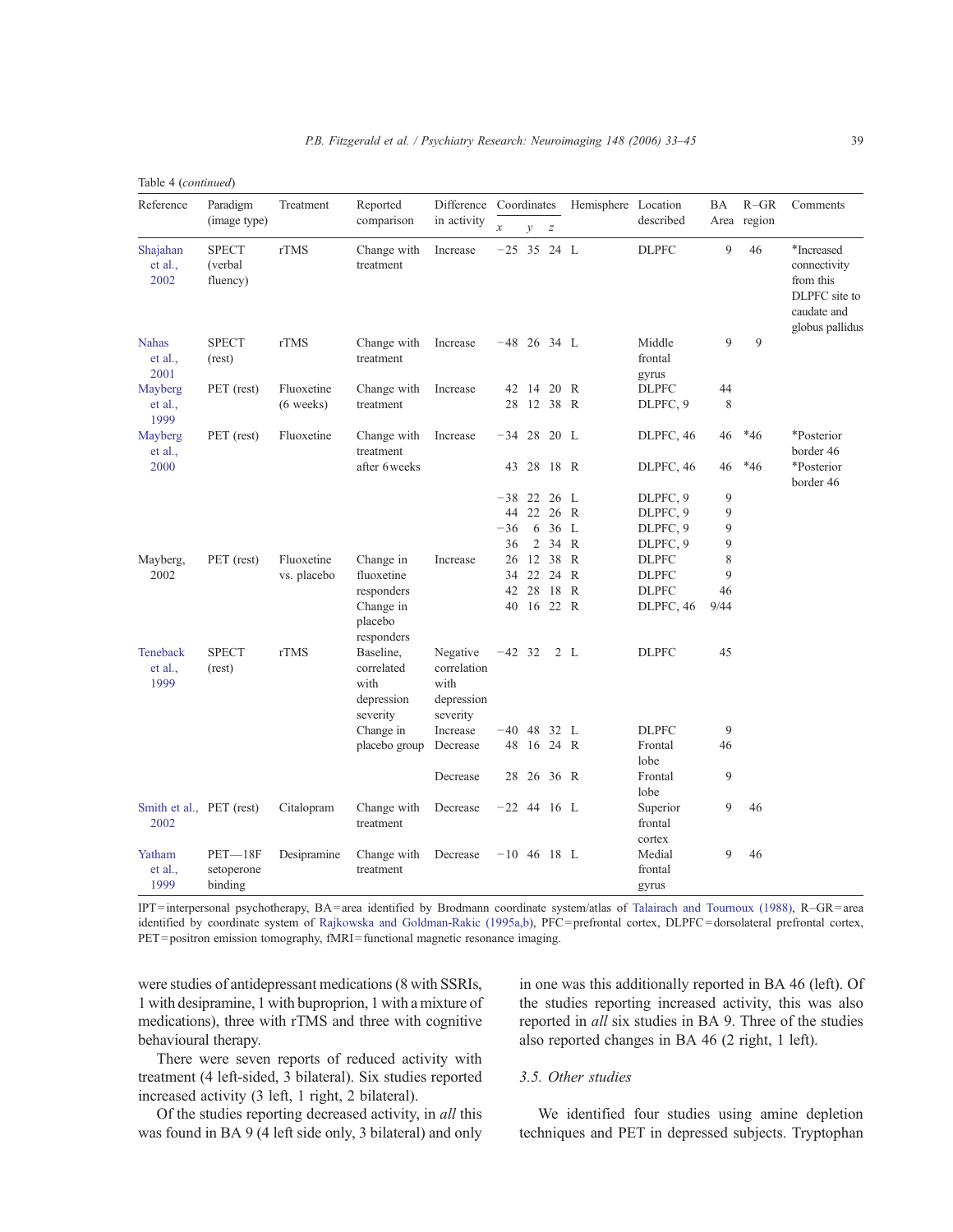| Comparison                                    | Volume<br>$\text{(mm}^3)$ | Centre of cluster   |               |                  | Max<br>ALE | ALE value     | Site of maximum | Hemisphere/<br>Brodmann |                |
|-----------------------------------------------|---------------------------|---------------------|---------------|------------------|------------|---------------|-----------------|-------------------------|----------------|
|                                               |                           | $\boldsymbol{\chi}$ | $\mathcal{Y}$ | $\boldsymbol{Z}$ | value      | $\mathcal{X}$ | у               | Z                       | area           |
| Resting—decreased in patients versus controls | 928                       | 30.45               | 48.51         | 33.68            | 0.00716    | 34            | 46              | 32                      | R <sub>9</sub> |
|                                               | 824                       | $-7.13$             | 29.9          | 11.7             | 0.008149   | -6            | 30              | 12                      | L24            |
| Treatment—increased activation                | 3440                      | $-36.22$            | 18.62         | 31.79            | 0.009926   | $-36$         | 24              | 30                      | L9             |
|                                               | 2888                      | 41.31               | 23.79         | 20.77            | 0.013584   | 42            | 28              | 18                      | R46            |
|                                               | 1392                      | 28.52               | 10.16         | 37.37            | 0.012575   | 28            | 12              | 38                      | R8             |
|                                               | 320                       | $-22.12$            | 26.16         | 40.27            | 0.006641   | $-22$         | 26              | 40                      | L8             |
| Treatment—decreased activation                | 1000                      | $-21.66$            | 34.05         | 34.09            | 0.007606   | $-22$         | 34              | 34                      | L9             |
|                                               | 656                       | 40.79               | 38.58         | $-9.93$          | 0.006698   | 44            | 38              | $-8$                    | R47            |
|                                               | 440                       | $-11.99$            | 32.01         | 47.95            | 0.006673   | $-12$         | 32              | 48                      | L <sub>8</sub> |
|                                               | 384                       | 7.89                | 53.72         | 32.72            | 0.006614   | 8             | 54              | 32                      | R <sub>9</sub> |
|                                               | 368                       | 33.74               | 18.8          | $-11.04$         | 0.00631    | 34            | 18              | $-12$                   | R47            |
|                                               | 336                       | 35.63               | 49.36         | 15.92            | 0.006534   | 36            | 50              | 16                      | R10            |
|                                               | 328                       | 7.36                | 58.05         | $-11.34$         | 0.006527   | 8             | 58              | $-12$                   | R10            |
|                                               | 312                       | $-21.7$             | 43.52         | 12.81            | 0.006491   | $-22$         | 44              | 12                      | L9             |
|                                               | 280                       | $-49.55$            | 28.64         | 21.06            | 0.00649    | $-50$         | 28              | 20                      | L46            |

depletion was associated with decreased brain metabolism in middle frontal gyrus in patients experiencing relapse associated with tryptophan depletion (Bremner et al., 1997) but no changes in DLPFC were found in a second study (Neumeister et al., 2004) (coordinates not available). In a third study, activation in right BA 9 correlated with plasma tryptophan levels (16, 48, 44=BA 9) and depressive symptoms induced by tryptophan depletion  $(18, 44, 38 = BA$  9, R-GR 9). There is also a report of the affect of depletion of norepinephrine and dopamine with α-methylparatyrosine (AMPT) on metabolism in remitted subjects with major depressive disorder as assessed with PET (Bremner et al., 2003). Symptom relapse was associated with decreased DLPFC metabolism (no coordinates provided).

In a different pharmacological challenge paradigm, Fu et al. (2001) studied the response to clonidine challenge in depressed and non-depressed subjects with PET. Clonidine, an  $\alpha_2$ -adrenoreceptor agonist resulted in decreased blood flow in the controls and increased blood flow in depressed subjects in right superior prefrontal cortex (group by clonidine interaction at 26, 58, 22 (BA 9/10) and 14, 32, 44 (BA 8)).

Oquendo et al. (2003) studied the response of depressed subjects with and without high lethality suicide attempts to fenfluramine challenge with PET. High lethality suicide attempt subjects demonstrated lower metabolic activity when administered placebo in an area including left BA 9 (−14, 48, 38) which extended over a greater region following fenfluramine administration.

Several studies have also analysed brain metabolism associated with sleep-related phenomena. Germain et al. (2004) reported that depressed subjects experience less of a decrease in regional metabolism from pre-sleep wakefulness to non-REM sleep including in left DLPFC (−32, 42, 32=R–GR 9). Ebert et al. (1994) reported a difference in baseline perfusion (SPECT) between responders and non-responders to sleep deprivation with greater fronto-orbital perfusion. No differences in DLPFC perfusion was reported by a more specific SPECT analysis in a latter study (Volk et al., 1997). In a PET study reported by Wu et al. (1999), there were also no differences in DLPFC between responders and non-responders, although non-responders did differ in activation from controls.

#### 3.6. R–GR coordinate analyses

Across all groups of studies, only a subgroup of individual analyses identified areas of abnormal activity that mapped onto the R–GR definition of areas 9 and 46 (Tables 2–4). In resting studies, decreased activity was identified in these areas in only two studies, on in left 46 and one bilateral 9 (plus overlap with left 46). In regards to emotional activation studies, location in R–GR occurred in four of six studies: in all this was on the right (3 in area 46, 1 in area 9). In cognitive activation studies, two reported R-GR area differences from control subjects, one a bilateral increase in R–GR 9, and one a bilateral reduction in R–GR 46.

R–GR coordinates were most commonly identified in treatment studies. Decreased activity was reported in left 46 in three studies (1 included 9 and 46) and in right 9 and right 46 in one study each. One study reported increased activity in left 9, one in left 46 and one in bilateral 46. Both of the studies reporting unilateral leftsided increases were rTMS studies.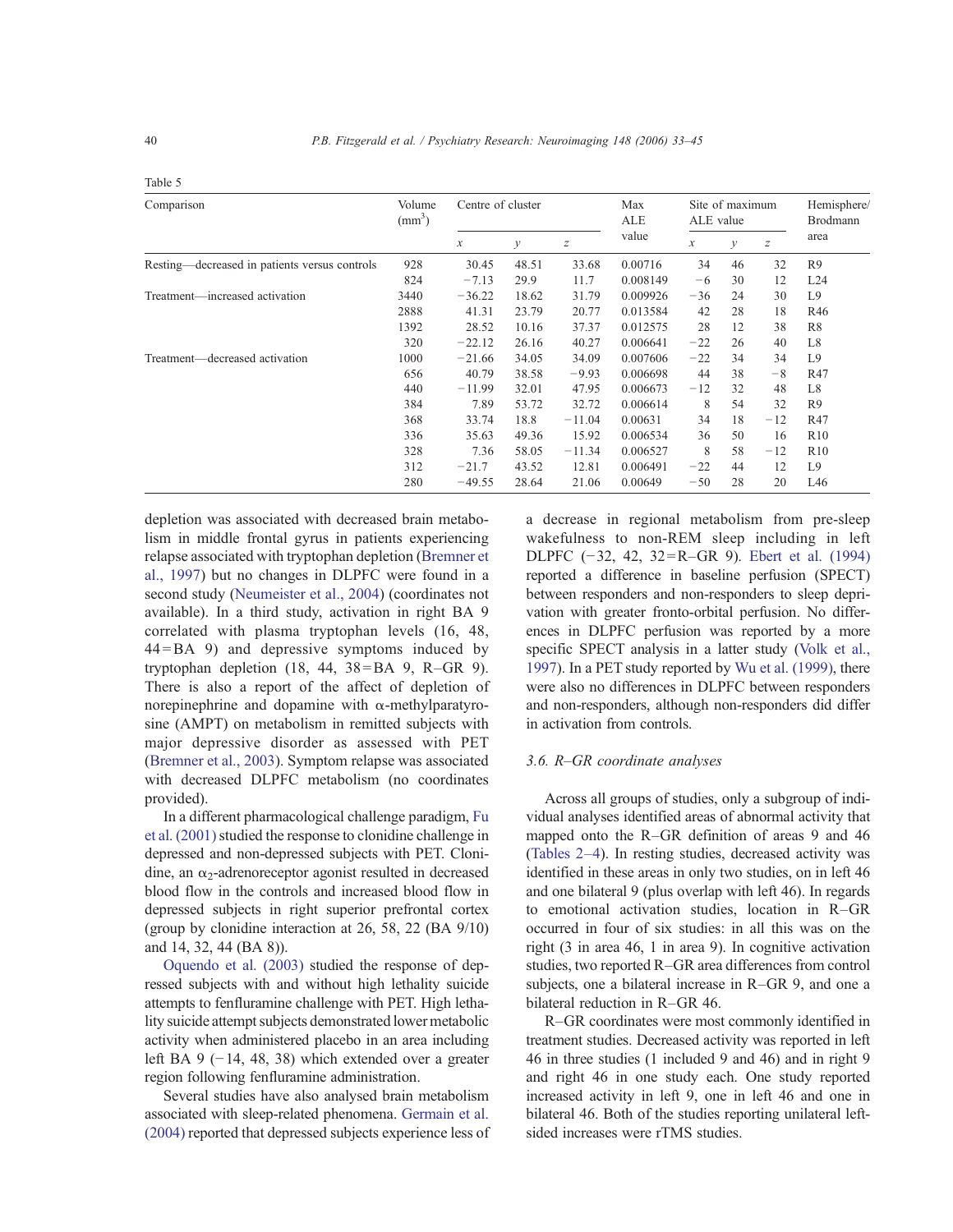P.B. Fitzgerald et al. / Psychiatry Research: Neuroimaging 148 (2006) 33–45 41



Fig. 1. Clusters identified of decreased activation at rest in patients compared with controls. The cross-hairs identify the significant clusters (bottom left: (−6, 30, 12), bottom right: (34, 46, 32)).

## 3.7. ALE analysis

Eighteen coordinates were entered into the ALE analysis of the resting studies. This analysis identified two clusters of greater than  $250 \text{ mm}^3$  where patients showed reduced activation compared with controls. Two clusters were identified, one in right DLPFC in BA 9 and one in left subgenual anterior cingulate gyrus (BA 24) (Table 5, Fig. 1). Analysis of the treatment studies found five clusters where activation increased with treatment (16 coordinates entered) and nine clusters where activation decreased with treatment (12 coordinates entered) (Table 5, Fig. 2).Increased activation wasseen inBA 9 on the left and in BA 46 on the right. Clusters of the decreased activation were seen in bilateral BA 9 and in left BA 46.

## 4. Discussion

The aim of this study was to establish whether there was a clear pattern of neuroimaging findings suggesting a



Fig. 2. ALE maps for treatment studies: (a) studies showing an increase of activation with treatment, (b) studies showing a decrease of activation with treatment  $(z=22, 24, 32, 34$  for each set of images, left top to right bottom).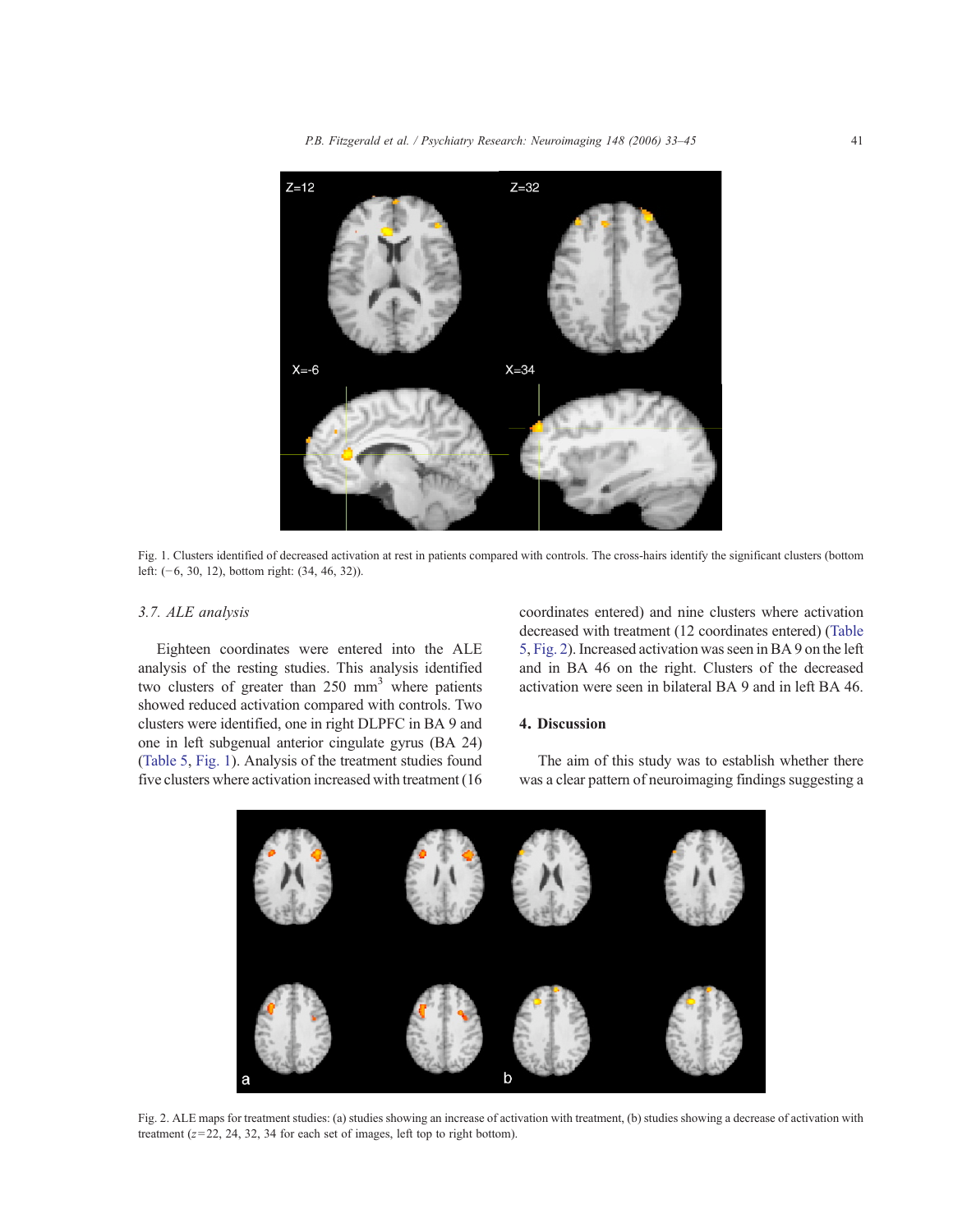more refined potential target for stimulation in rTMS studies of depression. A study of this nature also had the capacity to inform our understanding of the involvement of the DLPFC in the pathogenesis of major depression. However, the results of the study clearly indicate that there is no consistent pattern of abnormalities in DLPFC activity identified in neuroimaging studies conducted to date. This may, in part, be due to the fact that there is considerable variation across studies both in regards to study type and between differing imaging paradigms. The results of studies vary in whether patients display increased or decreased activity/blood flow, whether this is in the left or right hemisphere and the site within the DLPFC. Conclusions from the descriptive analysis were confirmed by the limited ALE analyses we were able to perform, which also demonstrated heterogeneity in regards to the site of detected clusters, the polarity of effects and the identified hemisphere.

Despite the considerable variability seen, there was consistency in some areas. For example, the majority (6 of 8) of resting studies reported reduced activity and this was more common on the left side, although some studies reported right-sided and bilateral changes. In five of the eight studies, effects were predominately found in BA 9 with BA 46 changes in three reports. However, this was not clearly borne out by the ALE analysis. There were several clusters in left DLPFC but none reached our threshold of 250 mm<sup>3</sup>. Perhaps the greatest degree of consistency was seen in the location of effects seen in the treatment studies. Here, most studies reported changes in BA 9, although almost an equal number of studies reported increased activation compared with studies reporting decreased activation.This pattern was confirmed in the ALE analysis. Although the reports were fewer in number, studies with cognitive activation paradigms also predominately reported effects in BA 9, although there was no consistency in the direction of the changes reported. There was considerably less consistency in regards to the studies of emotional activation, with reports of increased and decreased activation as well as effects in BA 9 and 46. In addition, unsurprisingly, there was no consistent pattern in the miscellaneous studies, although there was a trend for tryptophan depletion to be associated with reduced DLPFC activity.

The heterogeneity of these findings makes interpretation of the results of this study difficult. There is a range of potential reasons for the variability seen here. As well as the basic differences in the paradigms used, these include but are not limited to, significant differences in the imaging techniques applied, differences between depressed subjects in different studies and variation in imaging processing and analysis techniques. The type of imaging paradigm itself is critical. Resting studies have the capacity to identify fundamental differences between patient and control groups but can be influenced by confounding factors. For example, most studies match subject groups for age, sex and possibly education but do not control for variables such as personality characteristics that may have direct biological correlates that could potentially confound imaging results. Variables such as neuroticism have been shown to have a specific biological underpinning that may overlap with changes found in depression (Camp and Cannon-Albright, 2005). Although these effects can also potentially bias cognitive and emotional activation studies, these studies are more limited by the fact that they can only identify abnormalities in brain regions actually activated by the paradigm in question. For example, if an emotional activation task does not produce activation of the DLPFC, it is unlikely to show differences in this region even if these are present between the groups. Treatment studies avoid a number of these problems and, in particular, constrain nonillness-related confounds by limiting analyses to withinsubject comparisons. The demonstration of change in a particular brain region with treatment provides some degree of confidence about the actual role of this brain region. However, the disadvantage of this sort of study is that one cannot be absolutely sure that changes are related to the presence of depression and are not just the direct effect of the treatment on the brain independent of the illness state.

Do the consistencies found in the articles studied provide any specific guidance that could be useful in the design of rTMS studies? If we are not concerned with considerations of the laterality and direction of effects in the reports, on the surface, the relative consistency of reports of changes in BA 9 across resting, treatment and cognitive studies would appear to suggest so. However, this is likely to be somewhat misleading. In the standard Brodmann outline of these regions (Brodmann, 1909), BA 9 is a larger area than BA 46, raising the possibility that the increase in reports here is purely by chance based on the size of the regions. In addition, BA 9 is a relatively long and elongated region without an obvious centre over which to place an rTMS coil, which will stimulate approximately 2 cm<sup>2</sup> in the cortex (Jalinous, 1991). Finally, when we analysed the results using the much more constrained R–GR criteria (Rajkowska and Goldman-Rakic, 1995a,b), this pattern was not clearly apparent. This may reflect the fact that regions 9 and 46 identified with the R–GR criteria are both smaller and more equal in size. It is also possible that despite the clear cytoarchitectural differences (Rajkowska and Goldman-Rakic, 1995a,b), there are not actually functional differences between these areas. Inspection of the results of an analysis of a large number of studies of normal cognition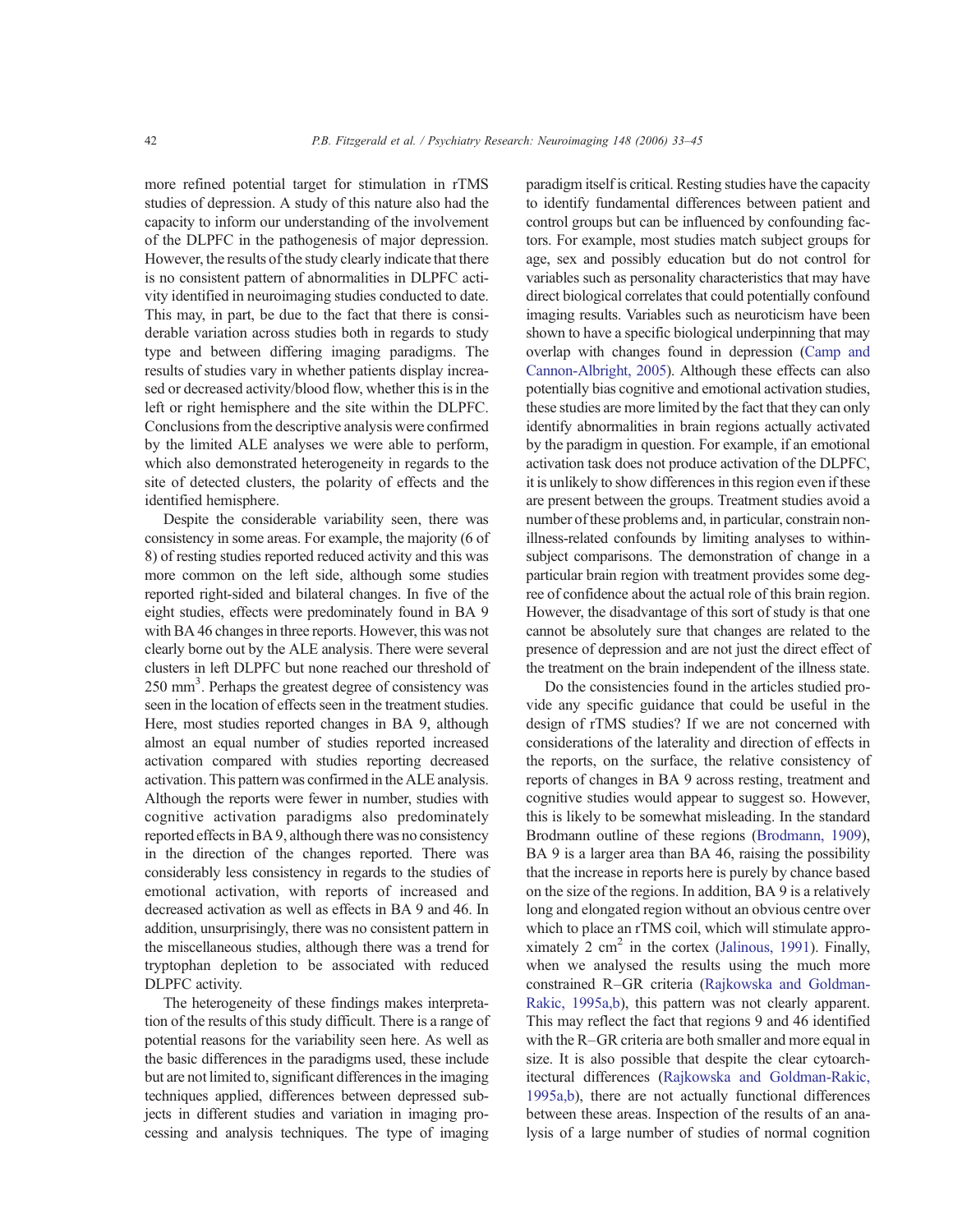indicates that there is very little differentiation between these areas in studies across a wide variety of paradigms (Cabeza and Nyberg, 2000).

In conclusion, there is marked heterogeneity in the large number of neuroimaging studies that have explored the brain regions identified as abnormally active in patients with depression. This is likely to reflect not only the variation in study type but may also result from the lack of a clearly localized DLPFC focus of abnormality in this condition. BA 9 appears the most promising area to target in rTMS studies, but choice of this region remains speculative and has only limited support from the data available to date. In addition, the results of imaging data do little to clarify the mechanism of action of rTMS treatment, be that treatment high-frequency left rTMS (e.g. George et al., 1995; Pascual-Leone et al., 1996), low frequency right-sided rTMS (Klein et al., 1999; Fitzgerald et al., 2003) or newer combinations of these approaches (Fitzgerald et al., 2006).

#### Acknowledgements

This work was funded, in part, by a National Health and Medical Research Council (NHMRC) Practitioner Fellowship (PBF) and through the CIHR Clinician Scientist Award (ZJD), and by Constance and Stephen Lieber through a National Alliance for Research on Schizophrenia and Depression (NARSAD) Lieber Young Investigator award (PBF, ZJD).

#### References

- Beauregard, M., Leroux, J.M., Bergman, S., Arzoumanian, Y., Beaudoin, G., Bourgouin, P., Stip, E., 1998. The functional neuroanatomy of major depression: an fMRI study using an emotional activation paradigm. Neuroreport 9, 3253–3258.
- Bench, C.J., Friston, K.J., Brown, R.G., Scott, L.C., Frackowiak, R.S., Dolan, R.J., 1992. The anatomy of melancholia: focal abnormalities of cerebral blood flow in major depression. Psychological Medicine 22, 607–615.
- Bonte, F.J., Trivedi, M.H., Devous Sr., M.D., Harris, T.S., Payne, J.K., Weinberg, W.A., Haley, R.W., 2001. Occipital brain perfusion deficits in children with major depressive disorder. Journal of Nuclear Medicine 42, 1059–1061.
- Bremner, J.D., Innis, R.B., Salomon, R.M., Staib, L.H., Ng, C.K., Miller, H.L., Bronen, R.A., Krystal, J.H., Duncan, J., Rich, D., Price, L.H., Malison, R., Dey, H., Soufer, R., Charney, D.S., 1997. Positron emission tomography measurement of cerebral metabolic correlates of tryptophan depletion-induced depressive relapse. Archives of General Psychiatry 54, 364–374.
- Bremner, J.D., Vythilingam, M., Ng, C.K., Vermetten, E., Nazeer, A., Oren, D.A., Berman, R.M., Charney, D.S., 2003. Regional brain metabolic correlates of alpha-methylparatyrosine-induced depressive symptoms: implications for the neural circuitry of depression. JAMA 289, 3125–3134.
- Brodmann, K. 1909. Vergleichende Localisationsiehre der Grosshirnrinde in ihren Prinzipien dargestellt auf Grund des Zellenbaues. Barth, Leipzig.
- Brody, A.L., Saxena, S., Stoessel, P., Gillies, L.A., Fairbanks, L.A., Alborzian, S., Phelps, M.E., Huang, S.C., Wu, H.M., Ho, M.L., Ho, M.K., Au, S.C., Maidment, K., Baxter Jr., L.R., 2001. Regional brain metabolic changes in patients with major depression treated with either paroxetine or interpersonal therapy: preliminary findings. Archives of General Psychiatry 58, 631–640.
- Burt, T., Lisanby, S.H., Sackeim, H.A., 2002. Neuropsychiatric applications of transcranial magnetic stimulation: a meta analysis. International Journal of Neuropsychopharmacology 5, 73–103.
- Cabeza, R., Nyberg, L., 2000. Imaging cognition: II. An empirical review of 275 PET and fMRI studies. Journal of Cognitive Neuroscience 12, 1–47.
- Camp, N.J., Cannon-Albright, L.A., 2005. Dissecting the genetic etiology of major depressive disorder using linkage analysis. Trends in Molecular Medicine 11, 138–144.
- Dolan, R.J., Bench, C.J., Brown, R.G., Scott, L.C., Friston, K.J., Frackowiak, R.S., 1992. Regional cerebral blood flow abnormalities in depressed patients with cognitive impairment. Journal of Neurology, Neurosurgery and Psychiatry 55, 768–773.
- Drevets, W.C., Bogers, W., Raichle, M.E., 2002. Functional anatomical correlates of antidepressant drug treatment assessed using PET measures of regional glucose metabolism. European Neuropsychopharmacology 12, 527–544.
- Drevets, W.C., Videen, T.O., Price, J.L., et al., 1992. A functional anatomical study of unipolar depression. Journal of Neuroscience 12, 3628–3641.
- Ebert, D., Feistel, H., Barocka, A., Kaschka, W., 1994. Increased limbic blood flow and total sleep deprivation in major depression with melancholia. Psychiatry Research: Neuroimaging 55, 101–109.
- Elliott, R., Baker, S.C., Rogers, R.D., O'Leary, D.A., Paykey, E.S., Frith, C.D., Dolan, R.J., Sahakian, B.J., 1997. Prefrontal dysfunction in depressed patients performing a complex planning task: a study using positron emission tomography. Psychological Medicine 27, 931–942.
- Elliott, R., Rubinsztein, J.S., Sahakian, B.J., Dolan, R.J., 2002. The neural basis of mood-congruent processing biases in depression. Archives of General Psychiatry 59, 597–604.
- Fitzgerald, P.B., Benitez, J., De Castella, A.R., Daskalakis, Z.J., Brown, T., Kulkarni, J., 2006. A randomized, controlled trial of sequential bilateral repetitive transcranial magnetic stimulation for treatment-resistant depression. American Journal of Psychiatry 163, 88–94.
- Fitzgerald, P.B., Brown, T., Marston, N.A.U., Daskalakis, Z.J., Kulkarni, J., 2003. A double-blind placebo controlled trial of transcranial magnetic stimulation in the treatment of depression. Archives of General Psychiatry 60, 1002–1008.
- Fu, C.H., Reed, L.J., Meyer, J.H., Kennedy, S., Houle, S., Eisfeld, B.S., Brown, G.M., 2001. Noradrenergic dysfunction in the prefrontal cortex in depression: an  $[^{15}O]$  H<sub>2</sub>O PET study of the neuromodulatory effects of clonidine. Biological Psychiatry 49, 317–325.
- Fu, C.H., Williams, S.C., Cleare, A.J., Brammer, M.J., Walsh, N.D., Kim, J., Andrew, C.M., Pich, E.M., Williams, P.M., Reed, L.J., Mitterschiffthaler, M.T., Suckling, J., Bullmore, E.T., 2004. Attenuation of the neural response to sad faces in major depression by antidepressant treatment: a prospective, event-related functional magnetic resonance imaging study. Archives of General Psychiatry 61, 877–889.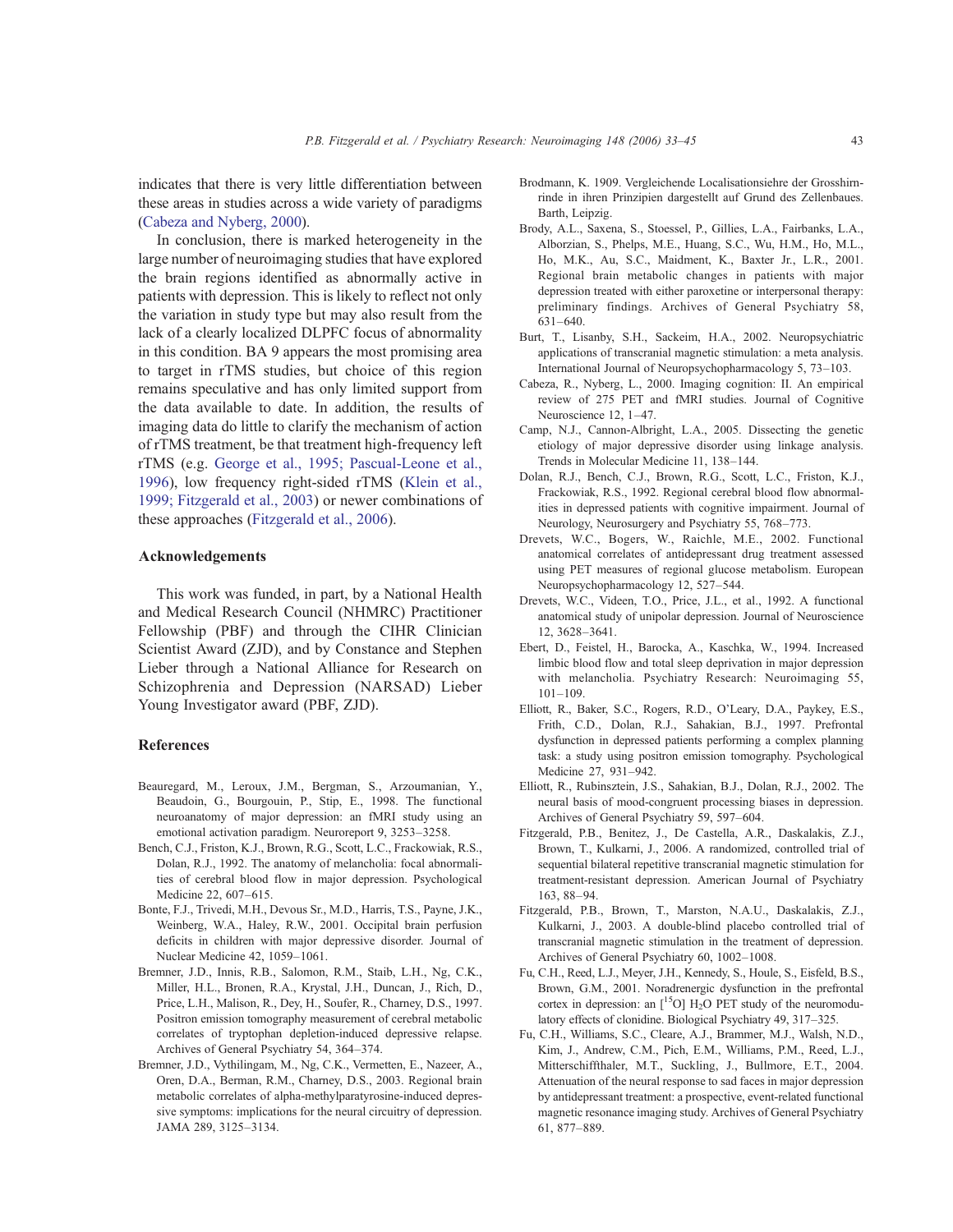- George, M.S., Ketter, T.A., Parekh, P.I., Rosinsky, N., Ring, H.A., Pazzaglia, P.J., Marangell, L.B., Callahan, A.M., Post, R.M., 1997. Blunted left cingulate activation in mood disorder subjects during a response interference task (the Stroop). Journal of Neuropsychiatry and Clinical Neuroscience 9, 55–63.
- George, M.S., Nahas, Z., Molloy, M., Speer, A.M., Oliver, N.C., Li, X.B., Arana, G.W., Risch, S.C., Ballenger, J.C., 2000. A controlled trial of daily left prefrontal cortex TMS for treating depression. Biological Psychiatry 48, 962–970.
- George, M.S., Wassermann, E.M., Williams, W.A., Callahan, A., Ketter, T.A., Basser, P., Hallett, M., Post, R.M., 1995. Daily repetitive transcranial magnetic stimulation (rTMS) improves mood in depression. Neuroreport 6, 1853–1856.
- Germain, A., Nofzinger, E.A., Kupfer, D.J., Buysse, D.J., 2004. Neurobiology of non-REM sleep in depression: further evidence for hypofrontality and thalamic dysregulation. American Journal of Psychiatry 161, 1856–1863.
- Goldapple, K., Segal, Z., Garson, C., Lau, M., Bieling, P., Kennedy, S., Mayberg, H., 2004. Modulation of cortical-limbic pathways in major depression: treatment-specific effects of cognitive behavior therapy. Archives of General Psychiatry 61, 34–41.
- Herwig, U., Padberg, F., Unger, J., Spitzer, M., Schonfeldt-Lecuona, C., 2001. Transcranial magnetic stimulation in therapy studies: examination of the reliability of "standard" coil positioning by neuronavigation. Biological Psychiatry 50, 58–61.
- Herwig, U., Lampe, Y., Juengling, F.D., Wunderlich, A., Walter, H., Spitzer, M., Schonfeldt-Lecuona, C., 2003. Add-on rTMS for treatment of depression: a pilot study using stereotaxic coilnavigation according to PET data. Journal of Psychiatric Research 37, 267–275.
- Holtzheimer III, P.E., Russo, J., Avery, D.H., 2001. A meta-analysis of repetitive transcranial magnetic stimulation in the treatment of depression. Psychopharmacology Bulletin 35, 149–169.
- Hugdahl, K., Gundersen, H., Brekke, C., Thomsen, T., Rimol, L.M., Ersland, L., Niemi, J., 2004. FMRI brain activation in a Finnish family with specific language impairment compared with a normal control group. Journal of Speech, Language and Hearing Research 47, 162–172.
- Ito, H., Kawashima, R., Awata, S., Ono, S., Sato, K., Goto, R., Koyama, M., Sato, M., Fukuda, H., 1996. Hypoperfusion in the limbic system and prefrontal cortex in depression: SPECT with anatomic standardization technique [see comments]. Journal of Nuclear Medicine 37, 410–414.
- Jalinous, R., 1991. Technical and practical aspects of magnetic nerve stimulation. Journal of Clinical Neurophysiology 8, 10–25.
- Kennedy, S.H., Evans, K.R., Kruger, S., Mayberg, H.S., Meyer, J.H., McCann, S., Arifuzzman, A.I., Houle, S., Vaccarino, F.J., 2001. Changes in regional brain glucose metabolism measured with positron emission tomography after paroxetine treatment of major depression. American Journal of Psychiatry 158, 899–905.
- Kimbrell, T.A., Ketter, T.A., George, M.S., Little, J.T., Benson, B.E., Willis, M.W., Herscovitch, P., Post, R.M., 2002. Regional cerebral glucose utilization in patients with a range of severities of unipolar depression. Biological Psychiatry 51, 237–252.
- Klein, E., Kreinin, I., Chistyakov, A., Koren, D., Mecz, L., Marmur, S., D.B.-S., Feinsod, M., 1999. Therapeutic efficiency of right prefrontal slow repetitive transcranial magnetic stimulation in major depression: a double blind controlled trial. Archives of General Psychiatry 56, 315–320.
- Kochunov, P., Lancaster, J.L., Thompson, P., Toga, A.W., Brewer, P., Hardies, J., Fox, P.T., 2002. An optimized individual target brain in the Talairach coordinate system. Neuroimage 17, 922–927.
- Kumari, V., Mitterschiffthaler, M.T., Teasdale, J.D., Malhi, G.S., Brown, R.G., Giampietro, V., Brammer, M.J., Poon, L., Simmons, A., Williams, S.C., Checkley, S.A., Sharma, T., 2003. Neural abnormalities during cognitive generation of affect in treatmentresistant depression. Biological Psychiatry 54, 777–791.
- Laird, A.R., Fox, M., Price, C.J., Glahn, D.C., Uecker, A.M., Lancaster, J.L., Turkeltaub, P.E., Kochunov, P., Fox, P.T., 2005. ALE meta-analysis: controlling the false discovery rate and performing statistical contrasts. Human Brain Mapping 25, 155–164.
- Lawrence, N.S., Williams, A.M., Surguladze, S., Giampietro, V., Brammer, M.J., Andrew, C., Frangou, S., Ecker, C., Phillips, M.L., 2004. Subcortical and ventral prefrontal cortical neural responses to facial expressions distinguish patients with bipolar disorder and major depression. Biological Psychiatry 55, 578–587.
- Liotti, M., Mayberg, H.S., McGinnis, S., Brannan, S.L., Jerabek, P., 2002. Unmasking disease-specific cerebral blood flow abnormalities: mood challenge in patients with remitted unipolar depression. American Journal of Psychiatry 159, 1830–1840.
- Martin, J.L., Barbanoj, M.J., Schlaepfer, T.E., Thompson, E., Perez, V., Kulisevsky, J., 2003. Repetitive transcranial magnetic stimulation for the treatment of depression. Systematic review and metaanalysis. British Journal of Psychiatry 182, 480–491.
- Mayberg, H.S., Liotti, M., Brannan, S.K., McGinnis, S., Mahurin, R.K., Jerabek, P.A., Silva, J.A., Tekell, J.L., Martin, C.C., Lancaster,J.L., Fox, P.T., 1999. Reciprocal limbic-cortical function and negative mood: converging PET findings in depression and normal sadness. American Journal of Psychiatry 156, 675–682.
- Mayberg, H.S., Brannan, S.K., Tekell, J.L., Silva, J.A., Mahurin, R.K., McGinnis, S., Jerabek, P.A., 2000. Regional metabolic effects of fluoxetine in major depression: serial changes and relationship to clinical response. Biological Psychiatry 48, 830–843.
- McNamara, B., Ray, J.L., Arthurs, O.J., Boniface, S., 2001. Transcranial magnetic stimulation for depression and other psychiatric disorders. Psychological Medicine 31, 1141–1146.
- Nahas, Z., Teneback, C.C., Kozel, A., Speer, A.M., DeBrux, C., Molloy, M., Stallings, L., Spicer, K.M., Arana, G., Bohning, D.E., Risch, S.C., George, M.S., 2001. Brain effects of TMS delivered over prefrontal cortex in depressed adults: role of stimulation frequency and coil-cortex distance. Journal of Neuropsychiatry and Clinical Neuroscience 13, 459–470.
- Neumeister, A., Nugent, A.C., Waldeck, T., Geraci, M., Schwarz, M., Bonne, O., Bain, E.E., Luckenbaugh, D.A., Herscovitch, P., Charney, D.S., Drevets, W.C., 2004. Neural and behavioral responses to tryptophan depletion in unmedicated patients with remitted major depressive disorder and controls. Archives of General Psychiatry 61, 765–773.
- Nofzinger, E.A., Berman, S., Fasiczka, A., Miewald,J.M., Meltzer, C.C., Price, J.C., Sembrat, R.C., Wood, A., Thase, M.E., 2001. Effects of bupropion SR on anterior paralimbic function during waking and REM sleep in depression: preliminary findings using. Psychiatry Research 106, 95–111.
- Oda, K., Okubo, Y., Ishida, R., Murata, Y., Ohta, K., Matsuda, T., Matsushima, E., Ichimiya, T., Suhara, T., Shibuya, H., Nishikawa, T., 2003. Regional cerebral blood flow in depressed patients with white matter magnetic resonance hyperintensity. Biological Psychiatry 53, 150–156.
- Okada, G., Okamoto, Y., Morinobu, S., Yamawaki, S., Yokota, N., 2003. Attenuated left prefrontal activation during a verbal fluency task in patients with depression. Neuropsychobiology 47, 21–26.
- Oquendo, M.A., Placidi, G.P., Malone, K.M., Campbell, C., Keilp, J., Brodsky, B., Kegeles, L.S., Cooper, T.B., Parsey, R.V., van